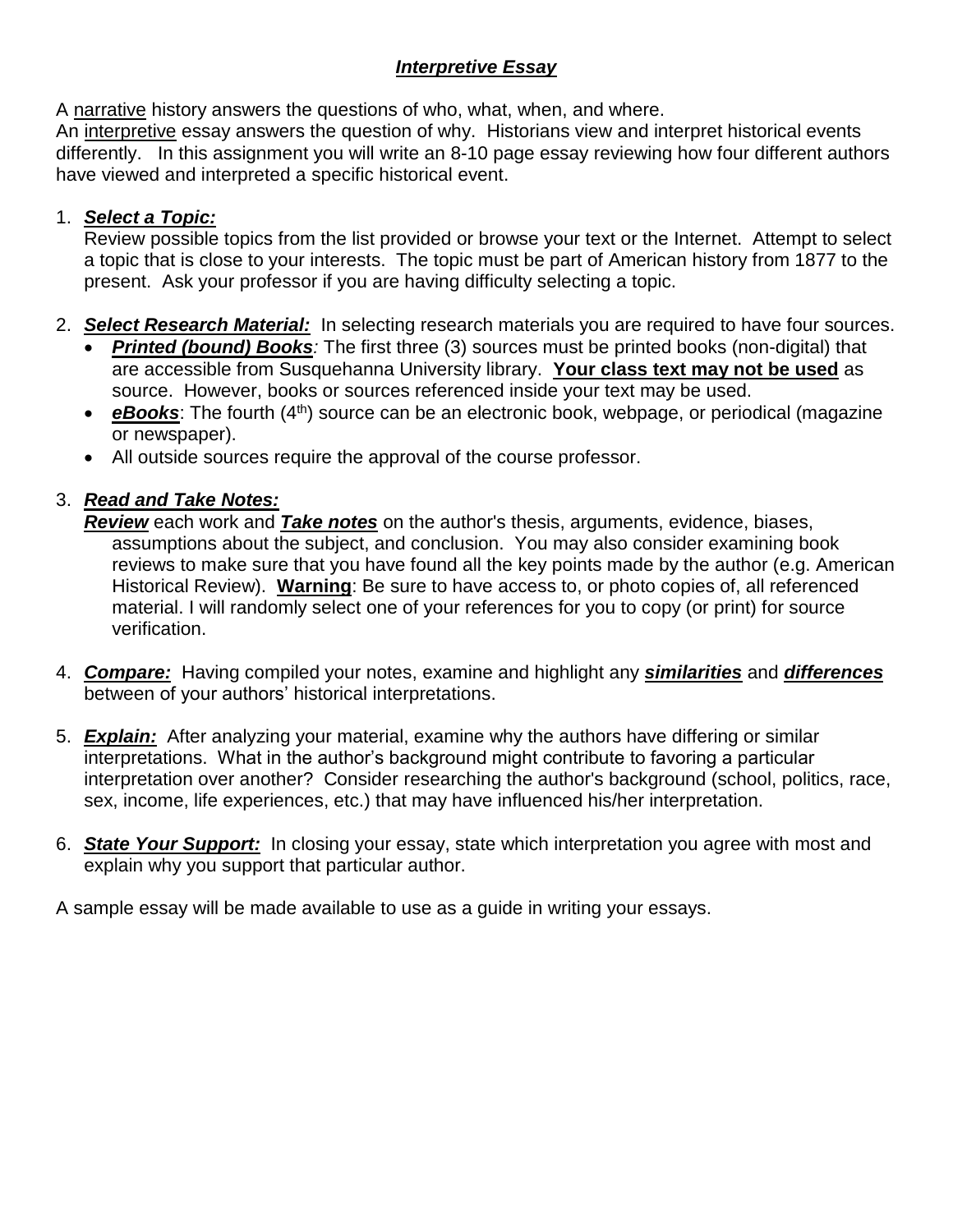#### Interpretive Essay Technical requirements

Handing in your essay:

- 1. **PRINTED COPY** is due before the end of class on assigned due date.
- 2. **ELECTRONIC COPY MUST** be . . .
	- RECEIVED via e-mail before mid-night on the assigned due date.
	- saved as a Microsoft Word for Windows document **(.docx**)
	- saved with a file name using your last name (i.e. Logan.docx). If your essay is saved in multiple files, please rename those files using the below format as an example. Your essay will be penalized five (5) points for failing to follow the correct naming convention. Logan-bib.docx, Logan-title.docx, Logan-essay.docx
- 3. Essay formatting must follow the *Chicago Manuel of Style* (Available in the library, book store, or online.
	- Typed/printed with font size 12 with Arial or Calibri fonts.
	- Double spaced with **one inch** margins on standard 8-1/2" x 11" typing (or printer) paper. **Warning**: Be sure to change your margins. The default for Microsoft Word is 1.25"
	- Page numbers placed at the top, right of the page.
	- Free of all grammatical and spelling errors.
	- Include a Bibliography and footnotes (or endnotes) for all referenced sources in the bibliography. No parenthetical referencing.

### **Penalties**

# **- Neglecting to complete this assignment in will result in an automatic failure of the course.**

- **-** 100 points off if the essay fails to contain a bibliography or footnotes
- **-** 100 points off if the essay is ten days late
- **-** 10 Points off
	- for each day late essays must be received and signed by the history department secretary before she leaves work.
	- Essays not stapled or stapled beyond the staple line.
- **-** 10 Points off

# Incorrect formatting:

# Missing

• Title page

- Bibliography
- Page numbers
- Footnote numbering • Footnote referencing
- Scoring guide (not stapled to the top of essay) • Name

# **-** 5 Points off

Failing to follow electronic file name requirements Definition of Plagiarism

Plagiarize v.-tr. 1. *To steal and use (the ideas or writings of another) as one's own. 2. To appropriate passages or ideas from (another) and use them as one's own* (The American Heritage Dictionary).

• Missing or sloppy stapling – must be in upper left corner

The most common form of plagiarism among college students has been the unintentional or innocent use of authoritative sources in their own work, and its representation as their own by neglecting to footnote or otherwise acknowledge the use of such materials. When the words of another are used in student work, they must be both cited as a reference in a footnote and placed in quotation marks.

Deliberate plagiarism has also been exemplified among college students by the active willingness of some to use others' work as their own. Whatever its form, plagiarism is an act of intellectual dishonesty and thus with other forms of cheating is subject to the sanctions listed above.

It is the responsibility of all individuals to ensure that their work does not even accidentally reflect the ideas of another unless these ideas are explicitly attributed to their original source.

(*Susquehanna University Student Handbook.*)

4